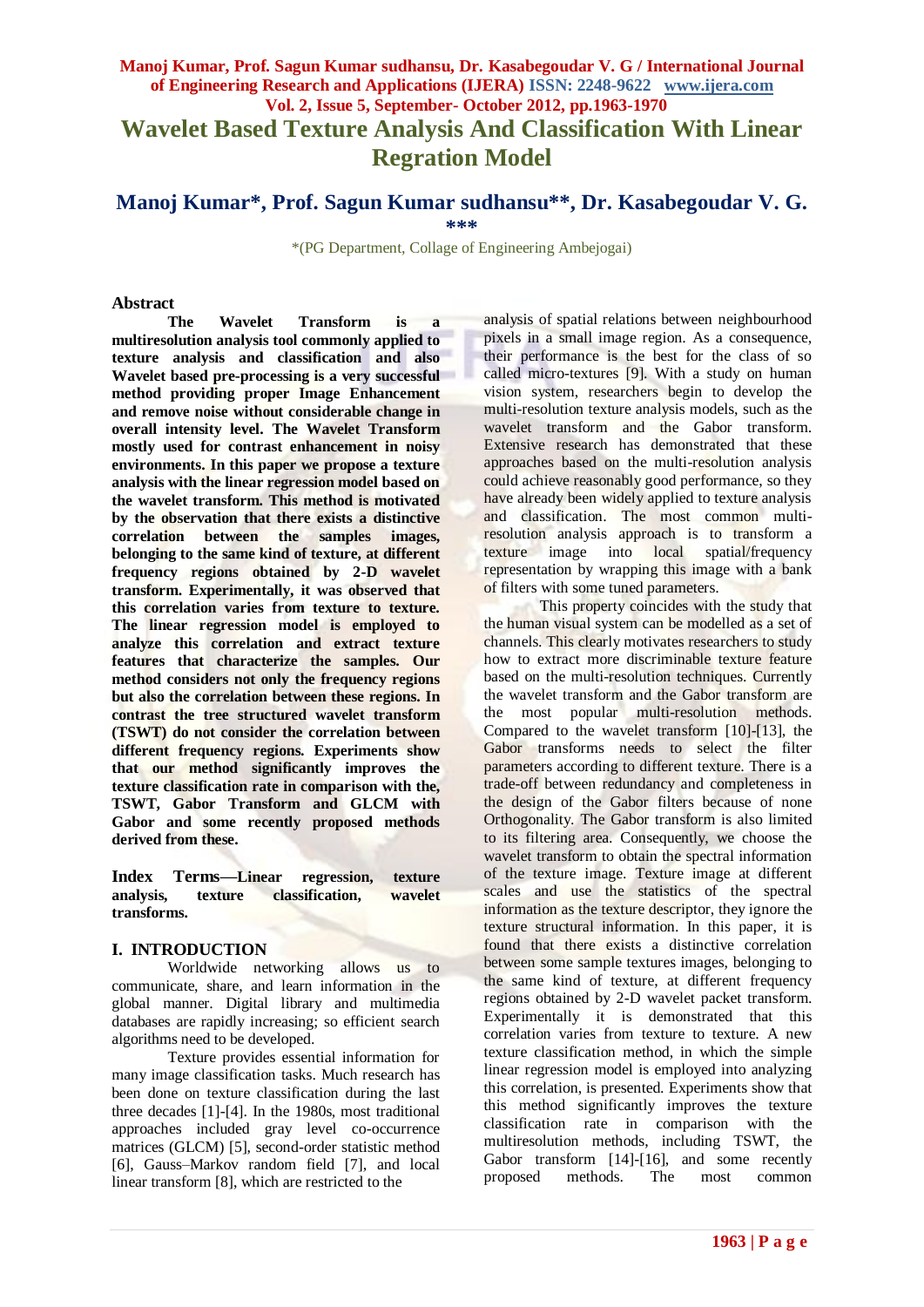multiresolution analysis approach is to transform a texture image into local spatial/frequency representation by wrapping this image with a bank of filters with some tuned parameters. This property coincides with the study that the human visual system can be modelled as a set of channels. This clearly motivates researchers to study how to extract more discriminable texture feature based on the multiresolution techniques [17-[18]. Currently, the wavelet transform and the Gabor transform are the most popular multiresolution methods.

In this paper, it is found that there exists a distinctive correlation between some sample texture images, belonging to the same kind of texture, at different frequency regions obtained by 2-D wavelet Packet transforms. Experimentally it is demonstrated that this correlation varies from texture to texture. A new texture classification method, in which the simple linear regression model is employed into analyzing this rate in comparison with the multiresolution methods including PSWT, TSWT, the Gabor transform, and some recently proposed methods.

This paper is organized as follows. The brief review about 2-D wavelet transform and an application of the correlation between different frequency regions to texture analysis are described in Section II.

Several multiresolution techniques, such as, TSWT, and the Gabor and GLCM transform, and our method are compared. Finally, the conclusions are summarized in Section III.

# **II. TEXTURE ANALYSIS WITH LINEA REGRESSION MODEL**

#### **A. Two-Dimensional Wavelet Packet Transform:**

The wavelet transform provides a precise and unifying framework for the analysis and characterization of a signal at different scales. It is described as a multiresolution analysis tool for the finite energy function. It can be implemented efficiently with the pyramid-structured wavelet transform and the wavelet packet transform. The pyramid-structured wavelet Performs further decomposition of a signal only in the low frequency regions. Adversely, the wavelet packet transform decomposes a signal in all low and high frequency regions. As the extension of the 1-D wavelet transform, the 2-D wavelet transform can be carried out by the tensor product of two 1-D wavelet base functions along the horizontal and vertical directions, and the corresponding filters can be expressed as h L  $L(k,l) = h(k)h(l)$ , h L  $H(k,l) = h(k)h(l)$ , h H  $L(k,l) =$  $g(k)h(l)$  and h H  $H(k,l) = g(k)g(l)$ . An image can be decomposed into four sub images by convolving the image with these filters. These four sub images characterize the frequency information of the image in the LL, LH, HL, and HH frequency regions respectively. The 2-D PSWT can be constructed by the whole process of repeating decomposition in the

LL regions, whereas the 2-D wavelet packet transform decomposes all frequency regions to achieve a full decomposition, as shown in Fig. 1 and 2, Therefore, the 2-D PSWT depicts the characteristics of the image in the LL regions and the 2-D wavelet packet trans- form describes the properties of the image in all regions. Most of the research in the multiresolution analysis based on the wavelet domain focuses on directly extracting the energy values from the sub images and uses them to characterize the texture image. In this paper, the mean of the magnitude of the sub-image coefficients is used as its energy.

In this paper the mean of the magnitude of the sub image coefficients is used as its energy. That is, if the sub image is  $x(m,n)$ , with  $1 \le m \le M$ and1≤n≤N its energy can be represented

 $E=(1/MN)\sum_{i=1}^{M} \sum_{j=1}^{N} X(i,j)$  1.0 Where  $x(i, j)$  is the pixel value of the sub image.



Fig.1:Flow Chart Level using Decomposition.



Fig.2 decomposition of image in HL, LL, HH, LH region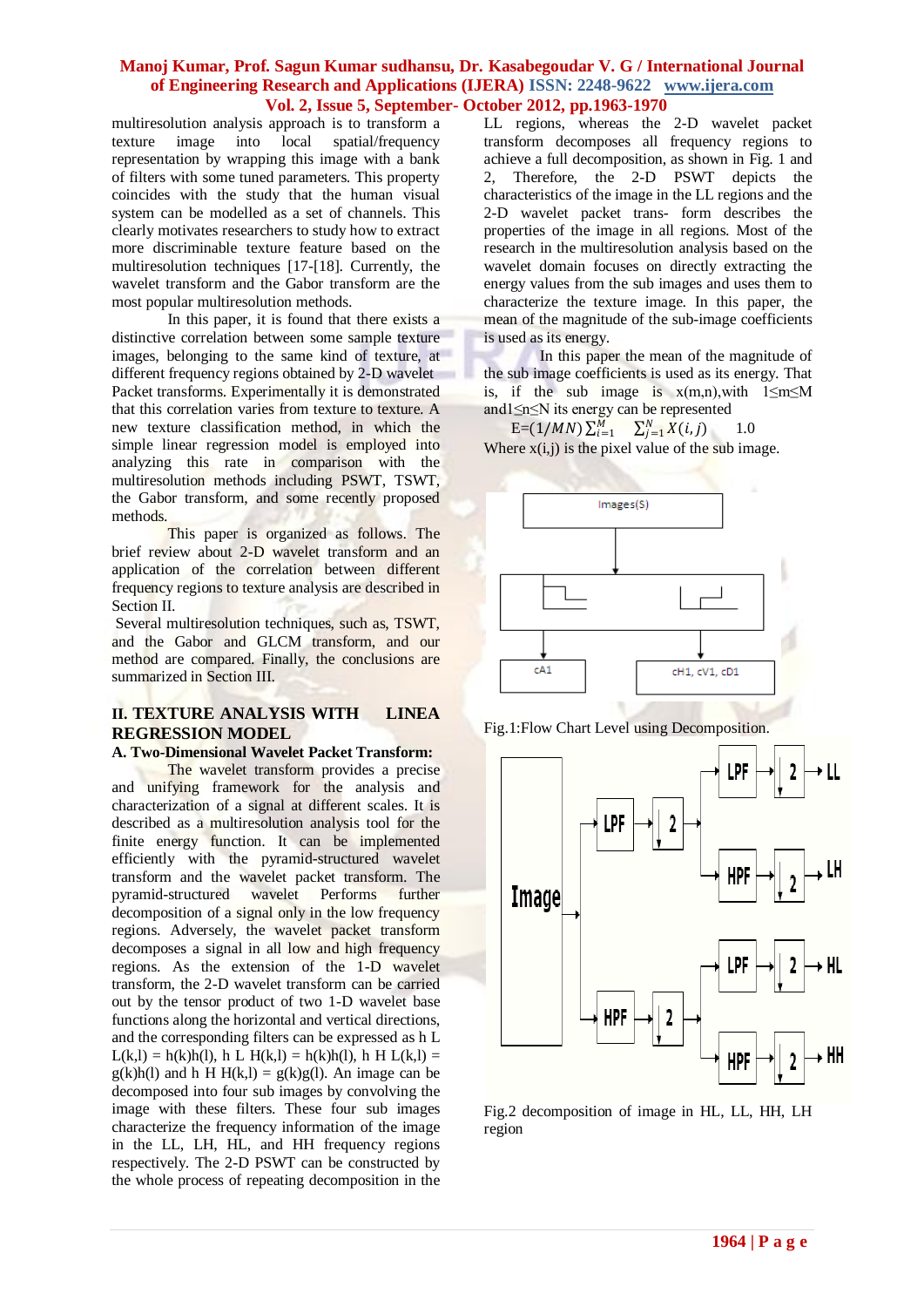#### B. **Analysis of Correlation between Frequency channels.**

Given that there are some sample texture images from the same kind of texture, these images should have the same spatial relation between neighbourhood pixels as this texture. These images are all decomposed to obtain the same frequency regions by 2-D wavelet transform. The most common approach is to calculate all frequency regions' energy values of every image with the energy function and to characterize this texture by the statistics of these energy values. This approach ignores the spatial relation of these sample texture images. In this study, we capture this inherent texture property by learning a number of sample texture images. From a statistical perspective, a frequency region of a sample texture image can be viewed as a random variable and the energy values of this frequency region can be treated as the random values of this variable Experimentally it is found that there exists a distinctive correlation between different variables (frequency regions).

As a powerful multiresolution analysis tool, the2-D wavelet transform has proved useful in texture analysis, classification, and segmentation. The 2-D PSWT performs further decomposition of a texture image only in the low frequency regions. Consequently it is not suitable for images whose dominant frequency information is located in the middle or high frequency regions. Although the 2-D wavelet packet transform characterizes the information in all frequency regions, this representation is redundant. On the other hand, in order to generate a sparse representation, the 2-D TSWT decomposes the image dynamically in the low and high frequency regions whose energies are higher than a predetermined threshold. However, it ignores the correlation between different frequency regions. We use 2-D wavelet packet transform to obtain all frequency information of a texture image in this paper The detail is described as follow. First, the original image is decomposed into four subimages, which can be viewed as the parent node and the four children nodes in a tree and named as O, A, B, C, and D respectively, as shown in Fig. 3.



Fig. 3 Tree Representation

They symbolize the original image, LL, LH, HL, and HH frequency regions.

# **C) Linear Regression Model**:

In the above subsection, the correlation between different frequency regions has been validated as a sort of effective texture characteristic. In this section, we employ the simple linear regression model to analyze the correlation. Suppose that we have a set of the random data  $(X_1Y_1)$ T……  $(X_n Y_n)$ T, for two numerical variables X and Y and suppose that we regard X as a cause of Y. From the simple linear regression analysis, the distribution of the random data approximately appears a straight line in X, Y space when  $X$  and  $Y$  are perfectly related linearly. There is a linear function that captures the systematic relationship between two variables. This line function (also called the simple linear regression equation) can be given as follows:

### $y = a * x + b$

Where  $y^{\hat{}}$  is called a fitted value of y.

We exploit the simple linear regression model to extract the texture features from the correlation in the frequency channel pairs. The channel-pair list includes all channel pairs with T. For two frequency channels of one channel pair in the list, we take out their energy values from the channel-energy matrix M and then consider these energy values as the random data  $(X_1 Y_1)$ T,...,  $(X_n)$  $Y$ <sub>n</sub> )T, for two variables X and Y.The distribution of these energy values should also represent a straight line in X, Y space. In general, the wavelet packet transform generates a multiresolution texture representation including all frequency channels of a texture image with the complete and orthogonal wavelet basis functions which have a "reasonably well controlled" spatial/frequency localization property. Our method absorbs this advantage of the wavelet packet transform. The difference between our method and other multiresolution based texture analysis methods are PSWT loses the middle and high frequency information. TSWT does not take into the account the correlation between different frequency channels. The Gabor transform uses a fixed n umber of filter masks with predetermined frequency and bandwidth parameters. In contrast, our method not only thinks about all frequency channels but also analyzes the correlation between them with the simple linear regression model. So, it can be viewed as a very useful multiresolution method.

# **III. EXPERIMENTAL RESULT**

In this section, we will verify the performance. we used 40 textures .Every original image is of size 640X640 pixels with 256 gray levels. 81 sample images of size 128 with an overlap32 pixels between vertically and horizontally adjacent images are extracted from each original colour image and used in the experiments, and the mean of every image is removed before the processing. These 3240 texture images are separated to two sets being used as the training set with 1600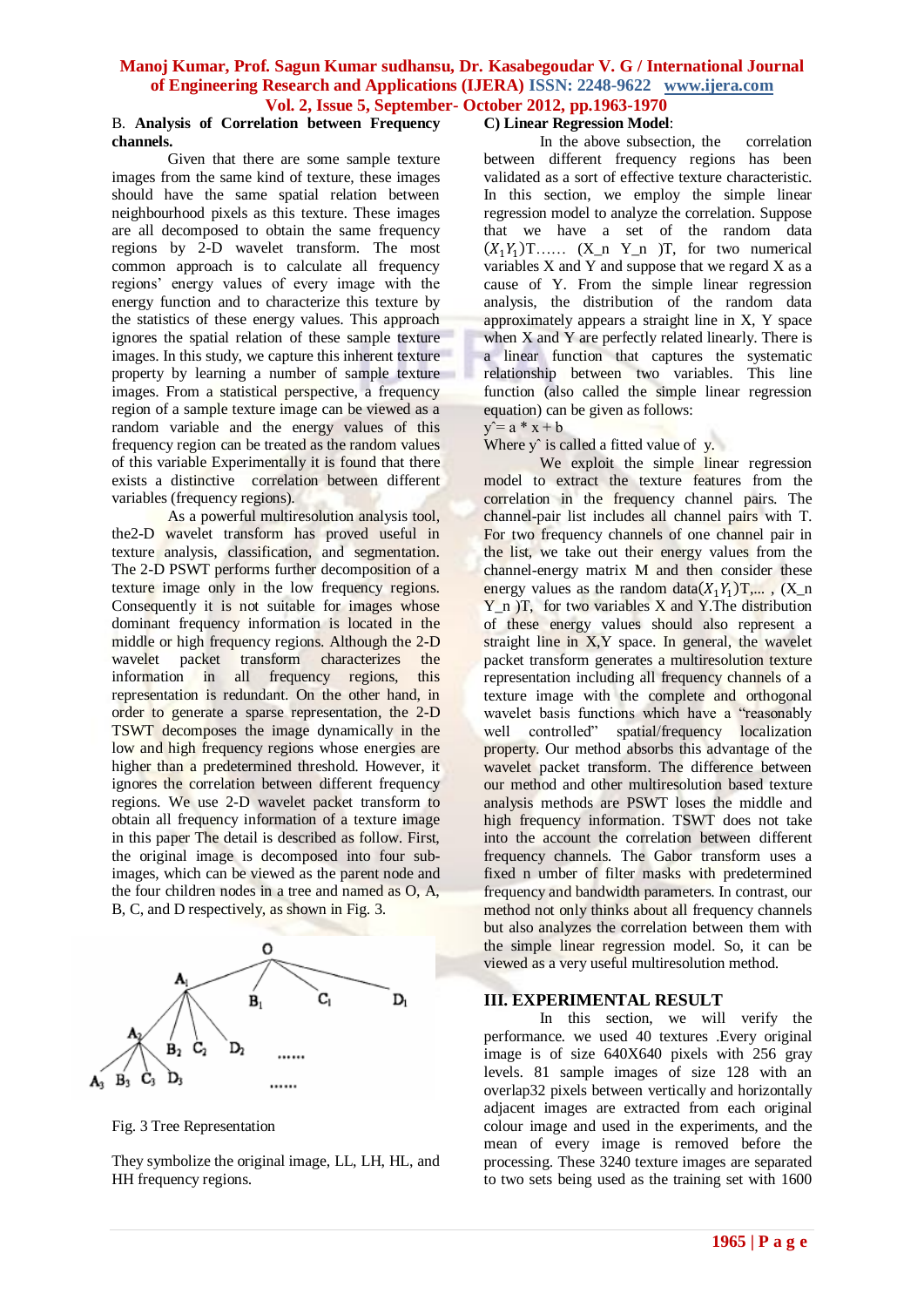images and the test set with 1640 images, respectively. We compare our method with other traditional multi-resolutionion methods, such as . The tree-structured wavelet transforms and Gabor and Gabor plus GLCM.

In the classification algorithm of TSWT, its feature is constructed by the energy of all frequency regions in the third scale and its controllable parameters like decomposition constant and comparison constant, are empirically set to 0.15 and 10, respectively. We implement the Gabor transform obtained form by convolving an image with a set of functions by appropriate dilations and rotations of the Gabor mother function. The average retrieval rate defined in our method is different from that of other methods .Because we use threshold based comparison in one dimension. All query samples are processed by our method and respectively assigned to the corresponding texture. We count the samples of this texture, which are assigned to the right texture, and get the average percentage number as the average retrieval rate of this texture. In view of our methods, the distance, where is the query sample and is a texture from the database, is firstly computed with the feature vectors discussed above. The distances are then sorted in increasing order and the closet set of patterns is then retrieved. In the ideal case all the top 41 retrievals are from the texture. The sample retrieval rate same is defined as the average percentage number of samples belonging to the same texture as the query sample in the top 41 matches. The average retrieval rate of a texture is the average number of all sample retrieval rates of this texture. Several different distances similarity measures, like Euclidean, Bayesian, Mahalanobis, can be explored to obtain different results for other The different distances are applied to different methods in our experiment on behalf of their reasonably good performances Table 4 shows the retrieval accuracy of these different multiresolution methods for 40 textures. Fig. 4 gives a graph illustrating the retrieval performance as a function of texture here Gabor based performance is very poor. However, the average accuracy of our method is still first class, highly 96.86%, and much greater than other methods 94.16% (TSWT), 84.45% GLCK and Gabor), 76.429% (the Gabor transform), respectively. In summery TSWT keeps much more information of the spectral resolution in high frequency regions, so it can get better performance than the Gabor,GLCM transform. Gabor with GLCM Excellent performance compared to TSWT, GLCM, and Gabor. A very broad class of filters whose parameters are much more suitable for textures in our Database. However, our method considers not only all the frequency information of the Texture but also the correlation between them. Therefore, it can achieve the best result in Comparison with TSWT, GLCM and Gabor, Transform The way of combining the multiresolution methods, like the wavelet transform

and the Gabor transform, and the statistic-based methods, like GLCM, can achieve the super multiresolution methods because they take the texture primitives into account. In particular, the combination of the wavelet transform and GLCM excels our method in many textures though its average correct rate is still slightly lower than mine. This dramatic trait can be illuminated that the wavelet transform captures the frequency information of the texture image at different scales and GLCM characterizes the local spatial properties of the texture. However this approach leads to space increase the feature dimension and brings in the computation complexity in classification scheme, even the curse of dimensionality. Feature reduction like principle component analysis (PCA) alleviates the curse to some extent at the cost of affecting the performance [19] our method is to take advantage of the texture inherent in the learning phase. Thus relation characteristic, our classification algorithm simply takes the threshold comparison in one dimension space in order to avoid the difficulty in choosing a distance function that is suitable for the distributions of the multidimensional texture features Furthermore, it is obvious that the simple threshold comparison in one dimension space greatly diminishes the great computation

Complexity in comparison with the distance measure similarities in high-dimensional space images, respectively.

# **IV. CONCLUSION**

In this paper, a new approach to texture analysis and classification with the simple linear regression model based on the wavelet transform is presented and its good performance on the classification accuracy is demonstrated in the experiments. Although the traditional multiresolution methods, like TSWT, the Gabor transform, are suitable for some textures, our method is natural and effective for much more textures. While the fuse of the Gabor transform and GLCM is confined to the Gabor filter, the way of combining the wavelet transform with GLCM obtains the excellent performance very close to our method. However, our method surpasses them in the classification scheme because it adopts the simple threshold comparison and the leave-one-out algorithm. It is worthwhile to point out several distinctive characteristics of this new method. To begin with, our method provides all frequent channels of the quasi-periodicity texture in comparison with PSWT, Gabor, So, it is able to characterize much more spectral information of the texture at different multi-resolution. Next, the correlation of different frequent channels can be applied in this method through the simple linear regression model. In contrast, TSWT does not consider the correlation between different frequent regions though it also keeps more frequent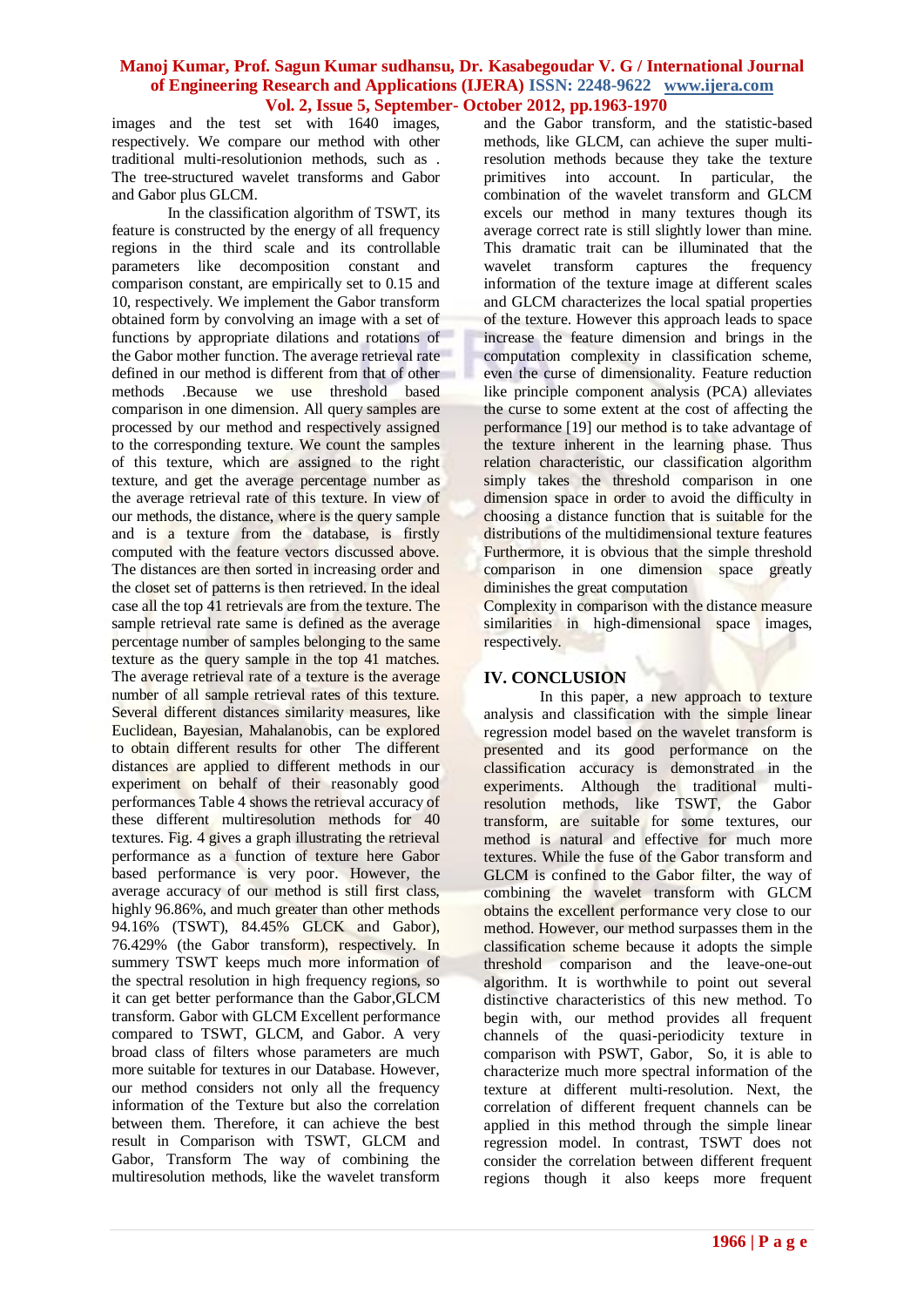information and employs the energy criterion to get over the over complete decomposition.<br>Therefore, this texture

Therefore, this texture intrinsic characteristic helps our method go beyond TSWT. Furthermore, most of the research in the multiresolution analysis directly computes the energy values from the sub images and extracts the features to characterize the texture image at the multidimension space, and, yet, our method employs the correlation between different frequency regions to construct the texture feature. So, it employs the threshold comparison in one dimension space rather than some distance measures in the multi-dimension space. Therefore, it is very easy and fast to examine the change of different frequent channels for texture image. Our current work has focused so far on the simple linear regression model which is used to employ the linear correlation. More thorough theoretical analysis of the linear correlation is expected in the future. In addition, the application of this method to texture segmentation is under our current investigation. Due to our method being quite sensitive to noise shown from Section, it is the urgent requirement of achieving its noisy invariance. In this paper, a new approach to texture analysis with the simple linear regression model based on the wavelet transform is presented. Although the traditional multiresolution methods, like PSWT, TSWT, the Gabor transform are suitable for some textures, our method is natural and effective for much more textures.

Next, the correlation of different frequent channels can be applied in this method through the simple linear regression model. In contrast, TSWT does not consider the correlation between different frequent regions though it also keeps more frequent information and employs the energy criterion to get over the decomposition Therefore; this texture intrinsic characteristic helps our method go beyond TSWT. Furthermore, most of the research in the multiresolution analysis directly computes the energy values from the sub images and extracts the features to characterize the texture image. In this paper, a new approach to texture analysis with the simple linear regression model based on the wavelet transform is presented. Although the traditional multiresolution methods, like PSWT, TSWT, the Gabor transform are suitable for some textures, our method is natural and effective for much more textures.

Next, the correlation of different frequent channels can be applied in this method through the simple linear regression model. In contrast, TSWT does not consider the correlation between different frequent regions though it also keeps more frequent information and employs the energy criterion to get over the decomposition Therefore; this texture intrinsic characteristic helps our method go beyond TSWT. Furthermore, most of the research in the multiresolution analysis directly computes the energy values from the sub images and extracts the features

to characterize the texture image at the multidimensional space, and our method employs the correlation between different frequency regions to the construct the texture feature. So, it employs threshold comparison in one dimension space rather than some distance measures in the multidimensional space. Therefore, it is very easy and fast to examine the change of different frequent channels for texture image.

Our current work has focused so far on the simple linear regression model which is used to employ the linear correlation. More thorough theoretical analysis of the linear correlation is expected in the future. In addition, the application of this method to texture segmentation is under our current investigation. Due to our method being quite sensitive to noise, it is the urgent requirement of achieving its noisy in- variance.



Fig.4. Comparison of classification rate using different methods.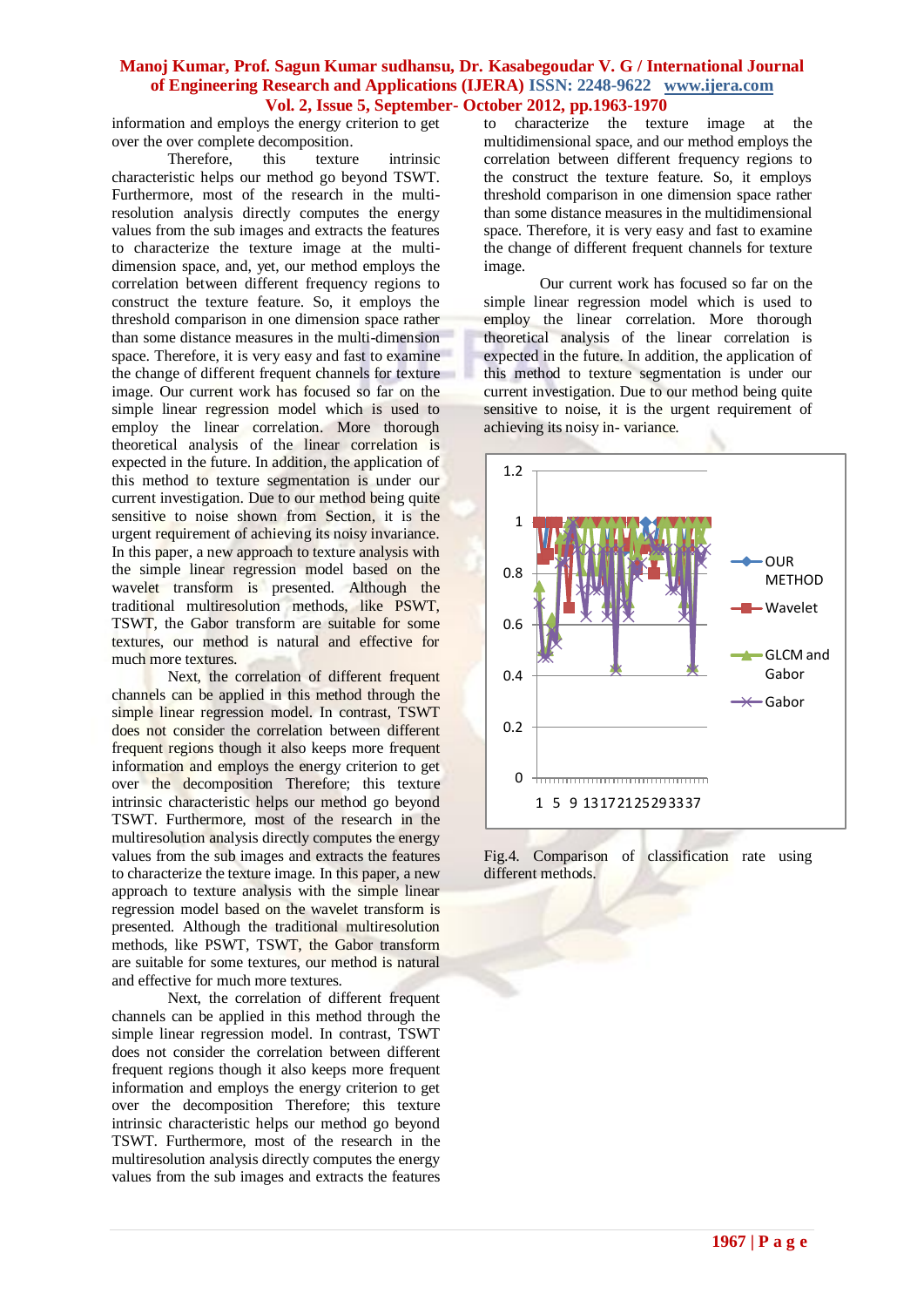TABLE 5. COMPARISSON OF THE EXPERIMENTAL RESULT USING DIFFERENT METHODS.

|                | <b>OUR</b>    |              | <b>GLCM</b>  | and |        |
|----------------|---------------|--------------|--------------|-----|--------|
| <b>IMAGE</b>   | <b>METHOD</b> | <b>TSWT</b>  | Gabor        |     | Gabor  |
| DSCOO779.JPG   | 1             | 1            | 0.75         |     | 0.6842 |
| DSCOO782.JPG   | 0.8571        | 0.8571       | 0.5          |     | 0.4737 |
| DSCOO786.JPG   | 1             | 0.875        | 0.5          |     | 0.4737 |
| DSCOO787.JPG   | 1             | 1            | 0.625        |     | 0.5789 |
| DSCOO790.JPG   | 1             | 1            | 0.5625       |     | 0.5263 |
| DSCOO814.JPG   | 0.9           | 0.9          | 0.9375       |     | 0.8421 |
| DSCOO815.JPG   | 0.9091        | 0.8889       | 0.9375       |     | 0.8421 |
| DSCOO819.JPG   | 0.9           | 0.6667       | 1            |     | 0.9474 |
| DSCOO820.JPG   | $\mathbf{1}$  | 1            | 1            |     | 1      |
| DSCOO821.JPG   | $\mathbf{1}$  | 1            | 0.9375       |     | 0.8947 |
| DSCOO823.JPG   | $\mathbf{1}$  | $\mathbf{1}$ | 0.8125       |     | 0.7368 |
| DSCOO824.JPG   | $\mathbf{1}$  | $\mathbf{1}$ | 1            |     | 0.6316 |
| DSCOO826.JPG   | 1             | 1            | $\mathbf{1}$ |     | 0.8947 |
| DSCOO827.JPG   | $\mathbf{1}$  | $\mathbf{1}$ | 0.8125       |     | 0.7368 |
| DSCOO829.JPG   | $\mathbf{1}$  | 1            | 0.8125       |     | 0.7368 |
| DSCOO832.JPG   | $\mathbf{1}$  | 1            | $\mathbf{1}$ |     | 0.8947 |
| DSCOO833.JPG   | 0.8889        | 0.7778       | 0.6875       |     | 0.6316 |
| DSCOO834.JPG   | $\mathbf{1}$  | 0.9091       | $\mathbf{1}$ |     | 0.8947 |
| DSCO0835.JPG   | $\mathbf{1}$  | $\mathbf{1}$ | 0.4375       |     | 0.4211 |
| DSCOO840.JPG   | $\mathbf{1}$  | $\mathbf{1}$ | $\mathbf{1}$ |     | 0.8947 |
| DSCO0844.JPG   | 0.8889        | 0.9091       | 0.75         |     | 0.6842 |
| DSCO0845.JPG   | 0.9           | 0.9167       | 0.6875       |     | 0.6316 |
| DSCOO846.JPG   | $\mathbf{1}$  | 1            | 1            |     | 0.8421 |
| DSCOO851.JPG   | 0.9           | 0.8182       | 0.875        |     | 0.7895 |
| DSCOO852.JPG   | 0.9           | 0.9          | 0.9375       |     | 0.8421 |
| DSCOO853.JPG   | $\mathbf{1}$  | 0.9          | 0.9375       |     | 0.8421 |
| DSCOO873.JPG   | 0.9091        | 0.9091       | 0.9375       |     | 0.9474 |
| DSCOO874.JPG   | 0.9           | 0.8          | 0.875        |     | 0.8947 |
| DSCOO875.JPG   | $\mathbf{1}$  | 0.9091       | 0.875        |     | 0.8947 |
| DSCOO824.JPG   | $\mathbf{1}$  | $\mathbf{1}$ | $\mathbf{1}$ |     | 0.8947 |
| DSCOO826.JPG   | 1             | $\mathbf{1}$ | 1            |     | 0.8947 |
| DSCOO827.JPG   | $\mathbf{1}$  | 1            | 0.8125       |     | 0.7368 |
| DSCOO829.JPG   | 1             | $\mathbf{1}$ | 0.8125       |     | 0.7368 |
| DSCOO832.JPG   | 1             | $\mathbf{1}$ | $\mathbf{1}$ |     | 0.8947 |
| DSCOO833.JPG   | 0.8889        | 0.7778       | 0.6875       |     | 0.6316 |
| DSCOO834.JPG   | $\mathbf{1}$  | 0.9091       | 1            |     | 0.8947 |
| DSCOO835.JPG   | 1             | 1            | 0.4375       |     | 0.4211 |
| DSCOO840.JPG   | 1             | $\mathbf{1}$ | $\mathbf{1}$ |     | 0.8947 |
| DSCOO843.JPG   | $\mathbf{1}$  | $\mathbf{1}$ | 0.9375       |     | 0.8421 |
| DSCOO850.JPG   | 1             | 1            | 1            |     | 0.8947 |
| <b>AVERAGE</b> | 96.86%        | 94.16%       | 84.45%       |     | 76.92% |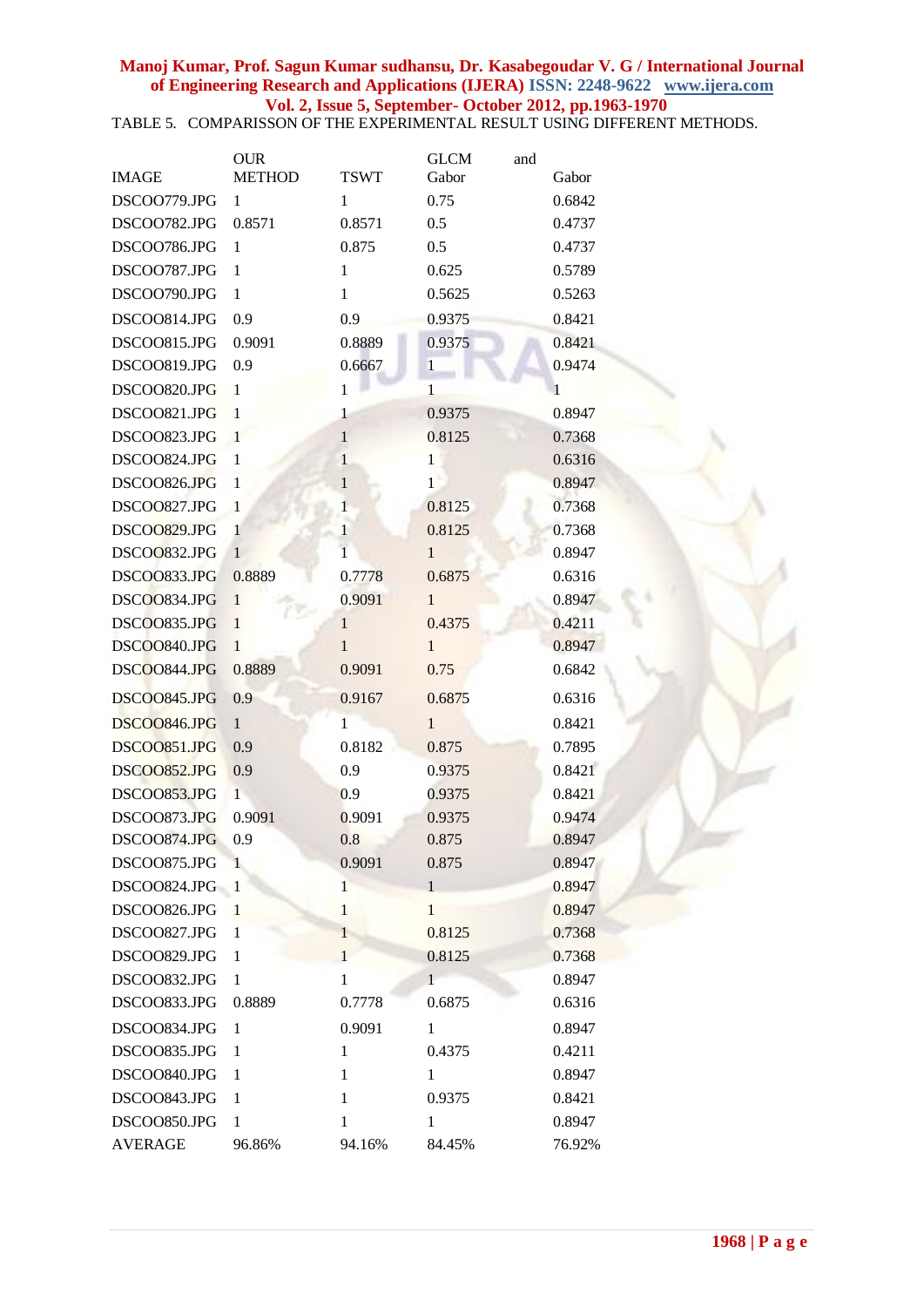

Fig.6. Forty Texture used in this experiment.

# **ACKNOWLEDGMENT**

The authors would like to thank the editor and the anonymous reviewers for their contributing comments, as well as Prof. Sagun kumar sudhansu and Dr. Kasabegoudar V.G., PG Department collage of engineering Ambejogai) and S. K. Dass. For providing the software.

[1] Y. Rui, T. S. Huang, and S. F. Chang, "Image retrieval: Current techniques, promising directions, and open issues," J. Vis. Common. Image Represent. vol. 10, pp. 39–62 1999.

- [2] R. Randen and J. H. Husøy, "Filtering for texture classification: A comparative study," *IEEE Trans. Pattern Anal. Mach. Intell., vol. 21, no. 4, pp. 291–310, Apr.*
- [3] J. Zhang and T. Tan, "Brief review of invariant texture analysis methods," Pattern *Recognition. vol. 35, pp. 735–747, 2002.*
- [4] C.-C. Chen and C.-C. Chen, "Filtering methods for texture discrimination," Pattern Recognit. Lett., vol. 20, pp. 783– 790, 1999.
- [5] R.M.Haralick, K.Shanmugan, and I. Dinstein,"Textural features for image classification," IEEE Trans. Syst. Man Cybern., vol. SMC-6, no. 6, pp. 610–621, Nov. 1973.
- [6] P. C. Chen and T. Pavlidis, "Segmentation by texture using correlation," IEEE Trans. Pattern Anal. Mach. Intell., vol. 5, no. 1, pp. 64–69, Jan. 1983.
- [7] 7R. L. Kashyap and R. Chellappa, "Estimation and choice of neighbors in spatial- interaction models of images," IEEE Trans. Inf. Theory, vol. 29, no. 1, pp. 60–72, Jan. *1983.*
- [8] M.Unser,"Local linear transforms for texture measurements, "Signal Process. vol.11, pp. 61–79, 1986. - 400,
- [9] M. Unser, "Texture classification and segmentation using wavel Frames, M. Unser, "Texture classification and segmentation using wavel Frames,
- [10] T.ChangandC.-C.J.Kuo,"A wavelet transform approach to texture analysis," in Proc. IEEE ICASSP, Mar. 1992, vol. 4, no. 23–26, pp.661–664.
- [11] ChangandC.-C.J.Kuo, "Tree-structured wavelet transform for textured image Segmentation,"Proc.SPIE,vol.1770,pp.394  $-405,1992.$
- [12] T.Chang andC.-C.J.Kuo, "Texture analysis and classification with tree-structured wavelet transform,"IEEE Trans.Image Process., vol. 2,no.4,pp.429–441,Oct.1993.
- [13] G.H.Wu, Y.J.Zhang, andX.G.Lin,"Wavelet transform-based texture classification Feature weighting,"Proc.IEEEInt.Conf.Image Processing,vol.4,no.10,pp.435 439,1999.
- [14] W.Y.Maand B.S.Manjunath,"A comparison of wavelet transform features for texture Image annotation," Proc. IEEE Int. Conf. Image Processing, vol.2, no.23– 26,pp.256259,Oct.1995.